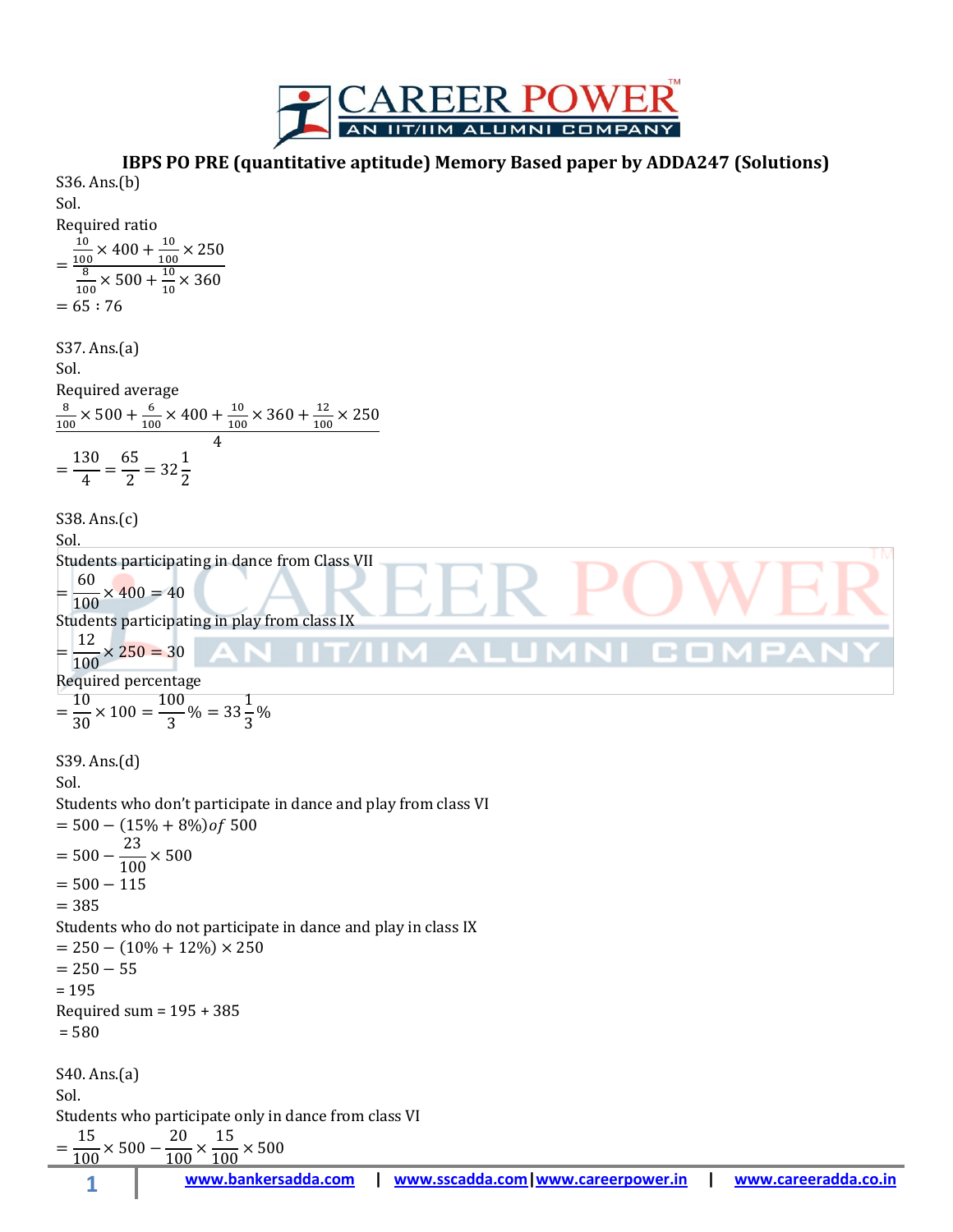$\mathbf{1}$  $=$  $\frac{1}{5}$   $\times$  $= 60$ Students who participate only in play from class VI 8  $=$  $\frac{6}{100}$  ×  $= 40 - 15$  $= 25$ Required ratio = 60 : 25  $= 12 : 5$ S41. Ans.(d) Sol. Required ratio  $\mathbf{1}$  $\frac{10}{100}$   $\times$  $=$  $\times$  $\overline{\mathbf{1}}$  $rac{12}{100}$   $\times$  $\mathbf{1}$  $\mathbf{1}$  $=$  $\frac{1}{3}$ %  $\mathbf{1}$ S42. Ans.(d) Sol.  $\begin{array}{c|ccccc}\n & 15 & 45 & 113 & 243 \\
\hline\n+10 & +30 & +68 & +130 \\
\downarrow & & \downarrow & & \downarrow & & \downarrow\n\end{array}$ 113 243  $\frac{3}{L}$  $+2$  $\sqrt{2}$  $\downarrow$  $2^3 + 2$  $1^3 + 1$  $3^3 + 3$  $4^3 + 4$  $5^3 + 5$ S43. Ans.(c) Sol.  $-9$  $-9$ T  $\frac{26}{1}$ 98 89 35 17 80  $\frac{1}{2}$  $\frac{1}{2}$ S44. Ans.(c) Sol. 240 540 108 27 9 4.5<br>  $\begin{array}{|c|c|c|c|c|c|c|} \hline 1 & 108 & 27 & 9 & 4.5 \\ \hline & & 1 & 1 & 1 & 1 \\ \hline & & \div 6 & \div 5 & \div 4 & \div 3 & \div 2 \\ \hline \end{array}$ 3240 S45. Ans.(a) Sol.  $\begin{array}{cccccc}\n4.5 & 5.5 & 12 & 49 & 393 \\
1 & 1 & 1 & 1 \\
\hline\n0.5+1 & x1+1 & x2+1 & x4+1 & x8+1\n\end{array}$ S46. Ans.(d)

Sol.

**2**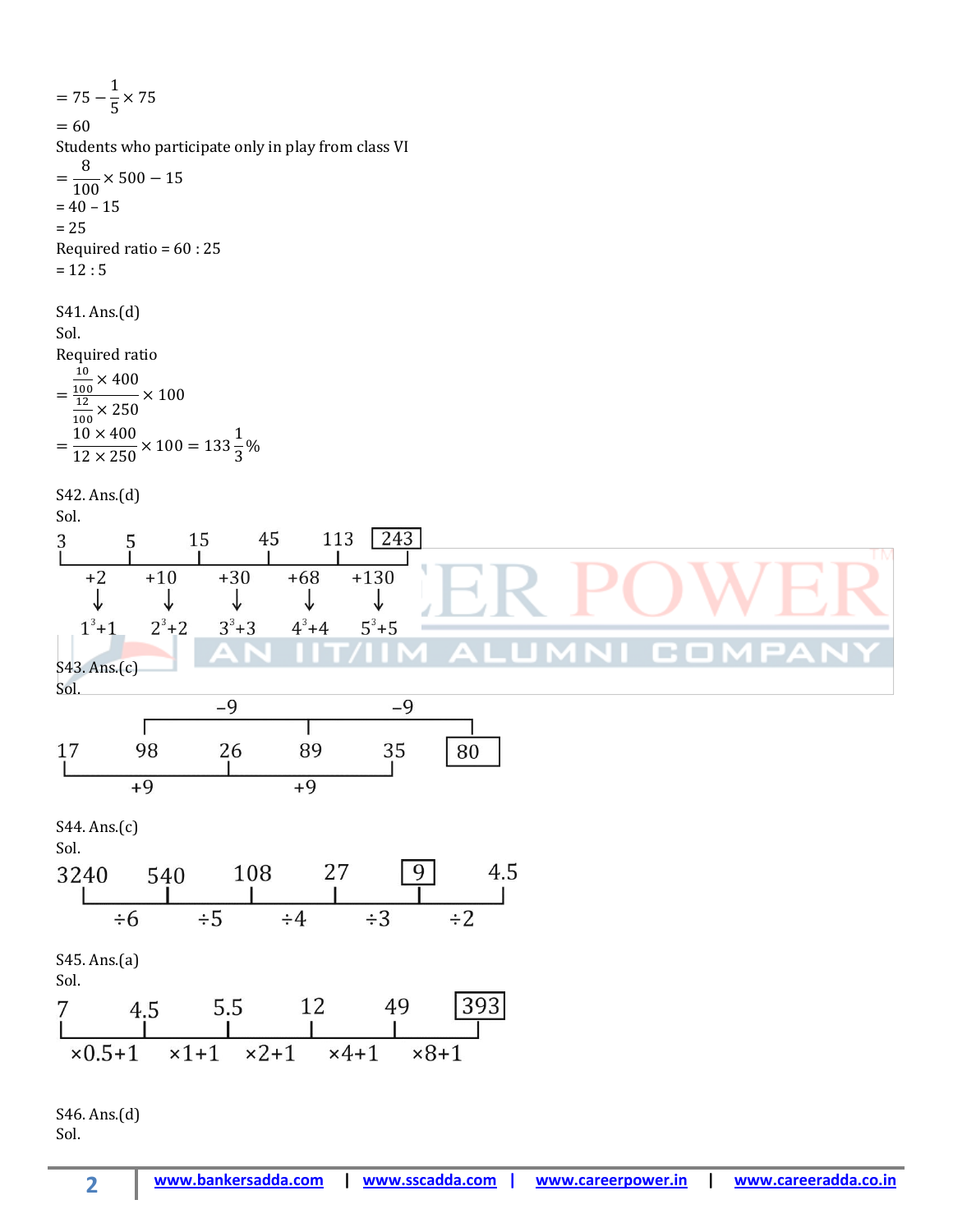| 2159<br>1079<br>359<br>89<br>2<br>17                                                                                                                    |
|---------------------------------------------------------------------------------------------------------------------------------------------------------|
| $x3+2$<br>$\times$ 5+4<br>$x4+3$<br>$x2+1$<br>$\times 6+5$<br>S42. Ans.(b)                                                                              |
| Sol.                                                                                                                                                    |
| (i) $x^2 - 3x - 2x + 6 = 0$                                                                                                                             |
| $x(x-3)-2(x-3)=0$                                                                                                                                       |
| $(x-2)(x-3) = 0$                                                                                                                                        |
| $x = 2, 3$                                                                                                                                              |
| (ii) $3y^2 + 3y - 18 = 0$                                                                                                                               |
| $3y^2 + 9y - 6y - 18 = 0$                                                                                                                               |
| $3y(y+3)-6(y+3)=0$                                                                                                                                      |
| $y = -3, 2$                                                                                                                                             |
| $x\geq y$<br>TM.<br>S43. Ans.(a)<br>Sol.<br>(i) $x^2 - 11x + 30 = 0$<br>$x^2 - 6x - 5x + 30 = 0$<br>$x(x-6)-5(x-6)=0$<br>$(x-6)(x-5) = 0$<br>$x = 6, 5$ |
| (ii) $y^2 + y - 20 = 0$                                                                                                                                 |
| $y^2 + 5y - 4y - 20 = 0$                                                                                                                                |
| $y(y+5) - 4(y+5) = 0$                                                                                                                                   |
| $(y-4)(y+5) = 0$                                                                                                                                        |
| $y = +4, -5$ ; $x > y$                                                                                                                                  |
|                                                                                                                                                         |

S44. Ans.(d)

**3**

Sol.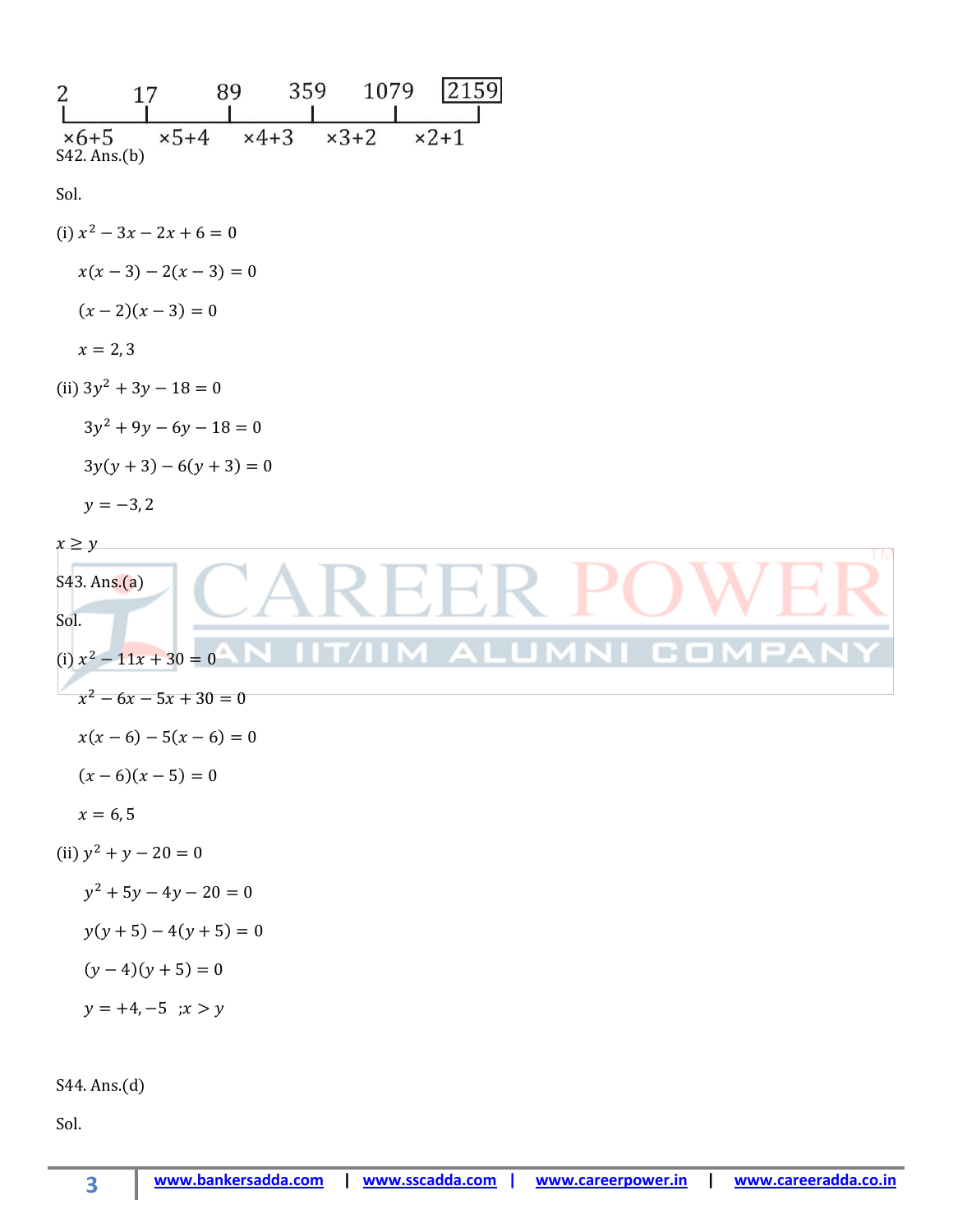(i) 
$$
2x^2 + 2x - 4 = 0
$$
  
\n $2x^2 + 4x - 2x - 4 = 0$   
\n $2x(x + 2) - 2(x + 2) = 0$   
\n $x = -2, 1$ 

(ii) 
$$
y^2 - 5y + 4 = 0
$$
  
\n $y^2 - 4y - y + 4 = 0$   
\n $y(y - 4) - 1(y - 4) = 0$   
\n $y = 4, 1$ 

 $x\leq y$ 

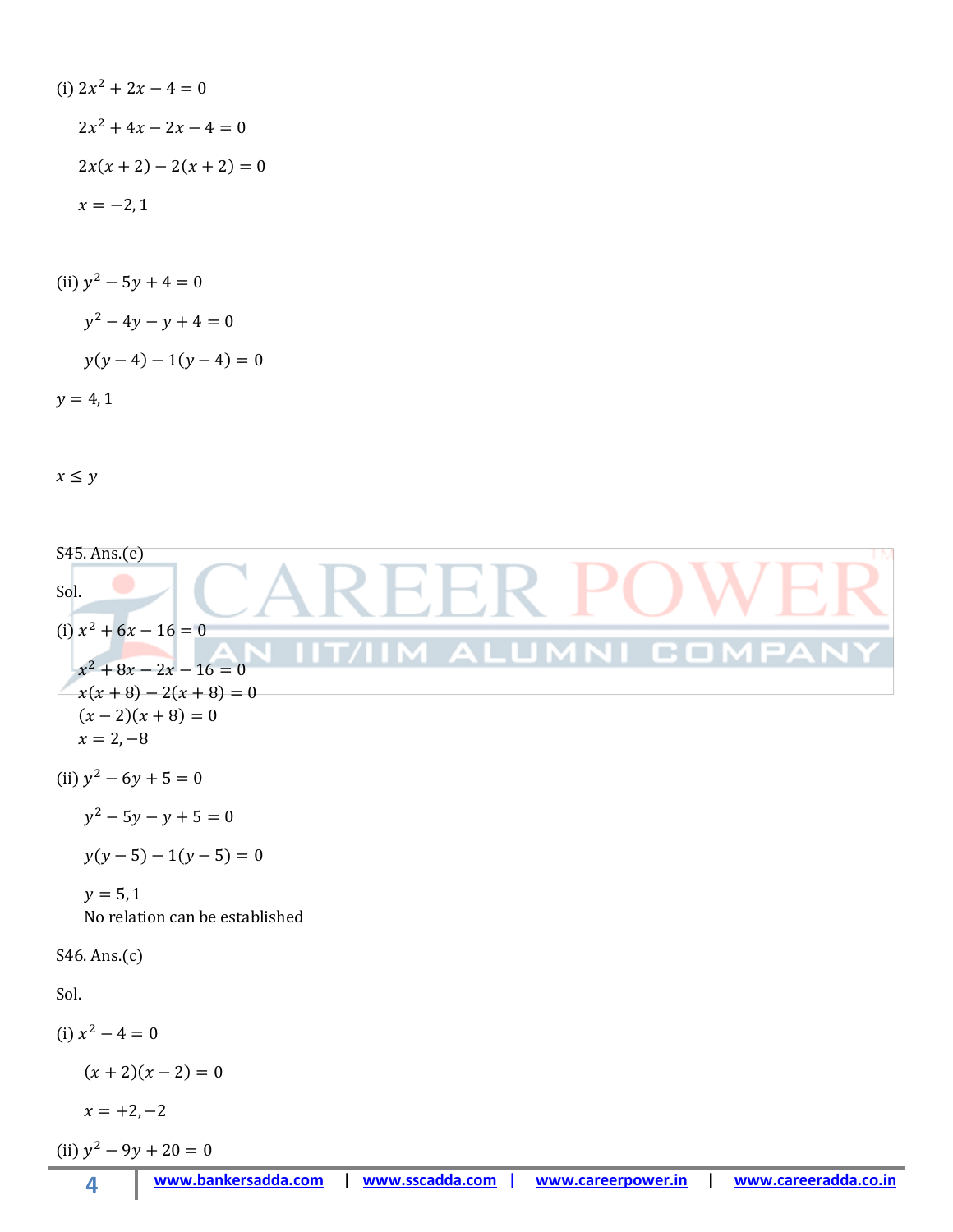( ) ( ) ( )( ) S47. Ans.(b) Sol. ≈ (9 – 5) × (11 + 4) = ? ≈ ? = 60 S48. Ans.(a) Sol. ≈ ≈ ? = 20 S49. Ans.(b) Sol. √ √ S50. Ans.(d) Sol. ( ) S51. Ans.(a) Sol. S52. Ans.(d) Sol. ( ) ( ) ≈ 5340 S53. Ans.(c) Sol. At present sum of age = 76 After 7 years sum of age will be 7x + 6x+ 5x+ 8x = 76 + 7 × 4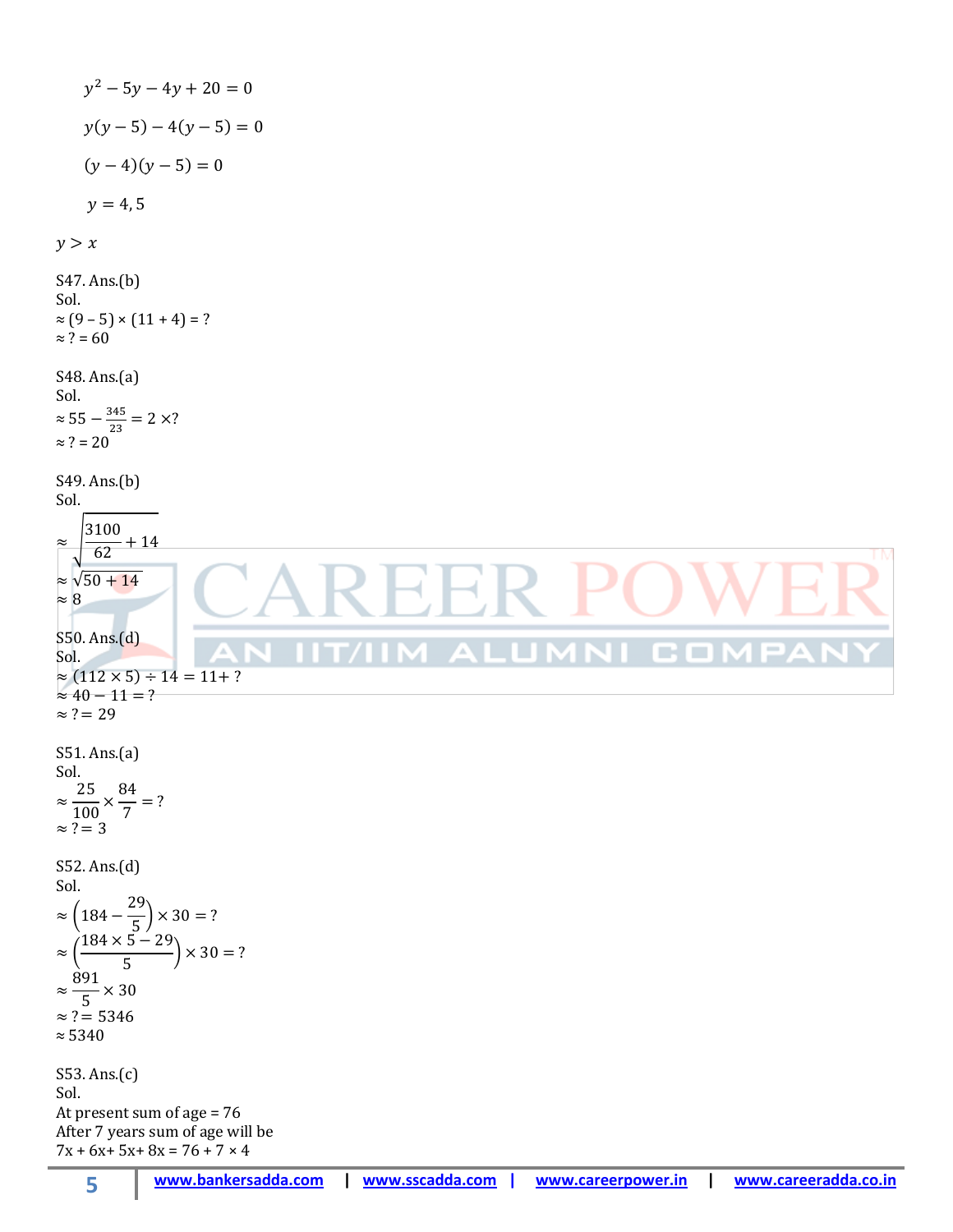```
26x = 76 + 28x =104
     \overline{26}x = 4C's present age = 5x - 7= 20 - 7= 13S54. Ans.(b)
Sol.
Sum of length of train = 660
l_1 + l_2 = 660
S_A: S_B = 5 : 8
Let speed be 5x and 8x
And time taken to cross pole be 4y, 3y
So,
5x \times 4y + 8x + 3y = 66044xy = 660xy = 15l_1 - l_2 = 24xy - 20xy= 4xy\Rightarrow 60S55. Ans.(a)
Sol. 
40% of new mixture = 20L
100% of new mixture = \frac{2}{1}rac{20}{40} X
= 50 L28 + x + 8 + x = 502x = 50 - 36x = 7LS56. Ans.(d)
sol. 
Time taken by A in completing 1/3 of work
= 24 \times \frac{1}{2}\frac{1}{3} =
8 day = time taken by B in completing 1/2 of work
B alone will complete the work = 16 days
Required time
 =\frac{1}{1}\frac{6 \times 24}{40} = \frac{4}{5}\frac{16}{5} days
S57. Ans.(e)
Sol. 
MP = 1600 + CP ....(i)
MP - 500 = \frac{1}{4}\frac{125}{100} X
MP = \frac{5}{4}C4MP = 5CP + 2000 ...(ii)
Solving (i) and (ii)
CP = 4400
```
**6**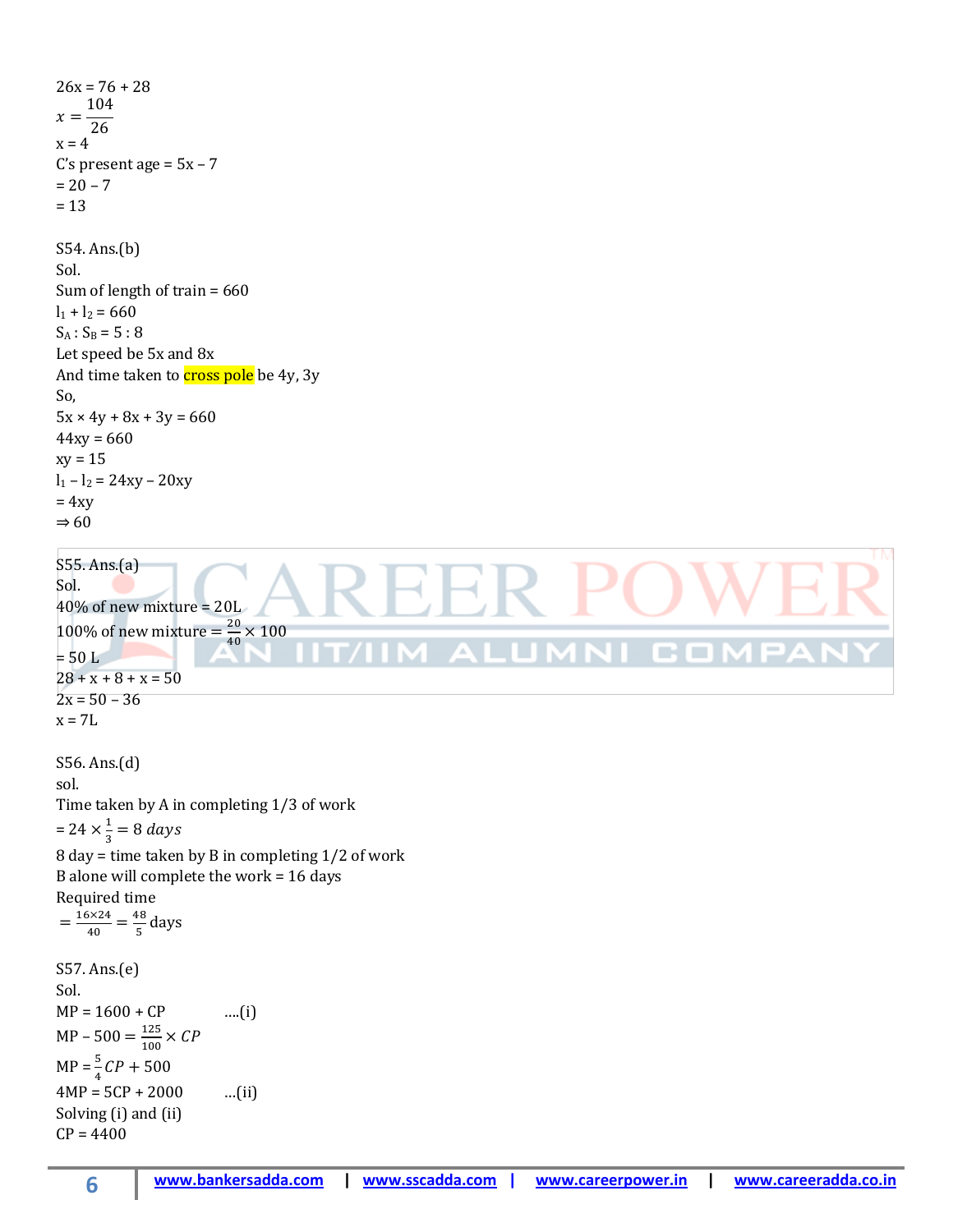```
Required selling price =\frac{1}{4}\frac{150}{100} X
= 5720
S58. Ans.(a)
Sol. 
Let d=4x and h=3xTotal surface area of right circular cylinder is 2\pi r (r +h)
\lceil Wh \rightarrow height
\therefore 2\frac{\pi}{\pi} \left[ 2x(2x+3x) - \frac{3}{5} \right]3
                            \frac{\pi}{2}\left[\frac{x}{2}+3x\right]=2[10x^2 - 6.75x^2] =6.5x^2x^2x = \pm 7∴ radius (r) = 14
height (h) = 21∴ Circumference of base of cylinder
= 2πr
= 28π cm<sup>2</sup>
S59. Ans.(b)
Sol.
Let digit be xyz
So,
According to question
y = 3(100z - 10y - x) - (100x - 10y - z) = 396x. .
99z - 99x = 396z - x = 4And it is given that
z + x = 14 …(ii)
Solving (i) & (ii)
z = 9x = 5so, number is = 539
S60. Ans.(b)
Sol.
Let 4 consecutive even number is 
x, x+ 2, x+ 4, x+ 6
\mathbf{1}1
               11
  \ddot{}\frac{1}{x+2} = \frac{1}{6}\boldsymbol{\chi}x+2+x 1
 \frac{x(x+2)}{x(x+2)} = \frac{1}{6}2(x+1) 1
 \frac{2(x+2)}{x^2+2x} = \frac{1}{6}120x + 120 = 11x^2 + 22x11x^2 - 98x - 120 = 0
```
**7**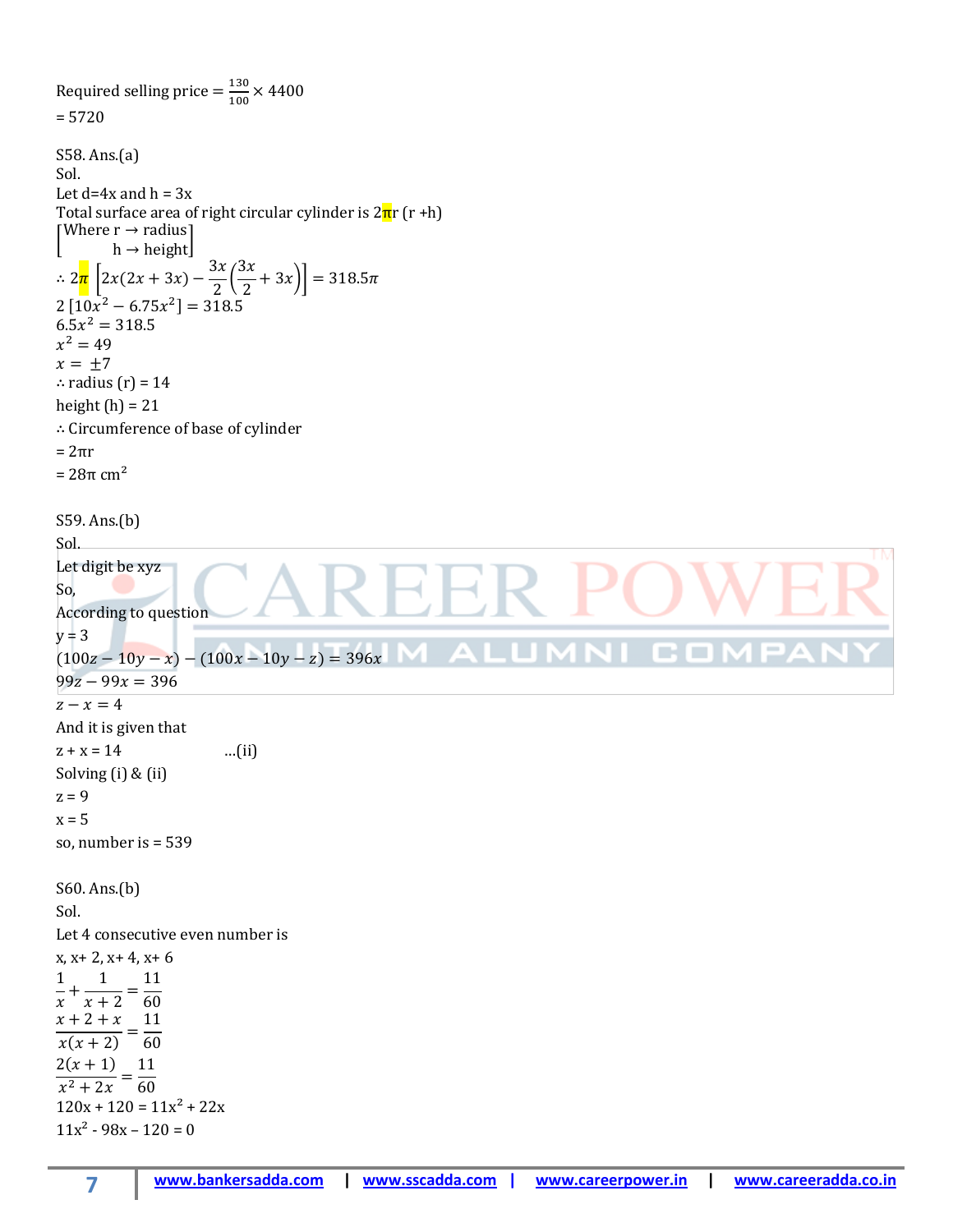**8 www.bankersadda.com | www.sscadda.com | www.careerpower.in | www.careeradda.co.in**  $\mathcal{X}$ —  $\overline{c}$  $=$  $\mathbf{1}$  $\mathbf{1}$ ∴ third number is 14 and <mark>reciprocal</mark> 3<sup>rd</sup> highest no. is  $\frac{1}{14}$ . S61. Ans.(d) Sol. Profit will be shared in ratio  $= 12 \times 6 : 8 \times$ 9  $\frac{1}{8}$   $\times$  8) :  $= 12 \times 6 : 8 \times 9 : 9 \times 12$  $= 2 : 2 : 3$ C  $\mathbf{1}$  $\frac{12}{2}$   $\times$ S62. Ans.(a) Sol. D  $\mathbf{1}$  $\frac{16}{3}$ or  $x + y = 6$  (when  $x \rightarrow$  speed of boat in Still water,  $y \rightarrow$  speed of current) s  $\mathbf{1}$  $\frac{1}{3}$   $\times$ Speed of boat in still water = 4 km/hr R  $\mathbf{1}$  $\frac{188}{(4-2)}$  = S63. Ans.(b) Sol Let  $M.P. = x$ And cost price and selling price be 5y and 6y So,  $80\%x = 6y$  $\boldsymbol{\chi}$ 3 4  $x = 7.5y$ Required percentage  $=\frac{7}{5}$  $\frac{y-3y}{5y}$  X  $=$  $\overline{c}$  $\frac{10y}{5y}$  ×  $= 50%$ S64. Ans.(d) Sol. Total expenditure = 80% of salary Expenditure excluding clothing  $=$  $\overline{\mathbf{c}}$  $\frac{1}{100}$   $\times$  $= 60\%$  of savings Ramesh savings  $=$   $\frac{3}{5}$  $\frac{600}{60}$   $\times$ S65. Ans.(d) Sol Total no. of hats sold on Wednesday  $= 64 + 48 = 112$ Total no. of hats sold on Tuesday